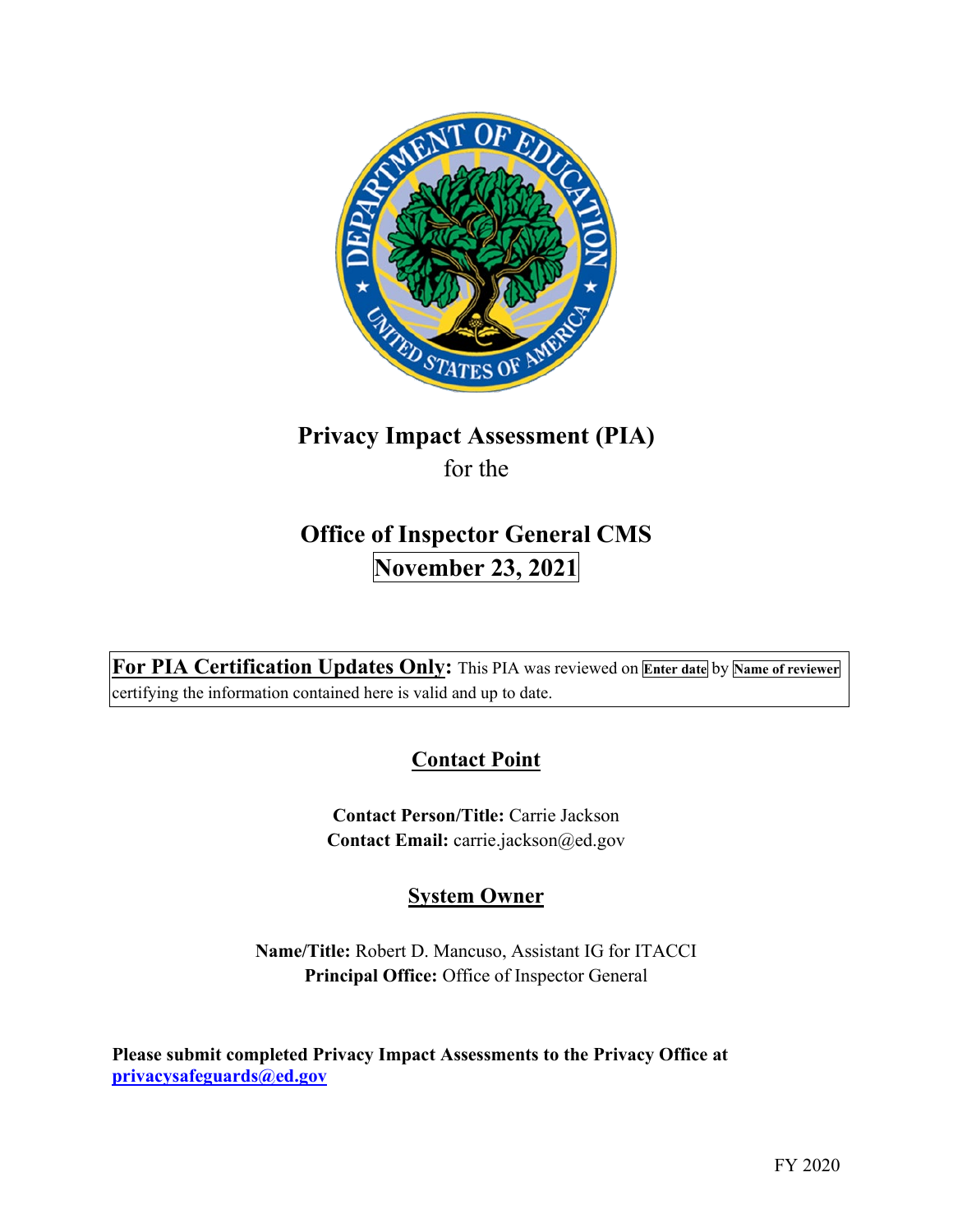*Please complete this Privacy Impact Assessment (PIA) on how personally identifiable information (PII) is collected, stored, protected, shared, and managed electronically by your system. You may wish to consult with your ISSO in completing this document. If a question does not apply to your system, please answer with N/A.* 

#### **1. Introduction**

 or purpose for the system. **1.1.** Describe the system including the name, acronym, and a brief description of the program

 FedRAMP-authorized Software as a Service (SaaS) application that enables OIG to: recommendations to improve them). An investigation is a fact-finding exercise that Office of Inspector General (OIG) Case Management System eCase (CMS) is a store and manage records of investigations, hotline complaints, and audit records; track information related to managing OIG's investigations and audit functions; and to produce related reports. An audit is a review governed by applicable standards, and based on objectives (i.e., what the audit seeks to find) that may result in recommendations to the auditee (e.g., whether an agency component's policies and procedures for overseeing contractors are effective and, if not, auditors make may, depending on the facts, result in referrals for criminal, civil, or administrative action.

 Investigations Application – each of which has its own login authentication and credentials. OIG CMS eCase is hosted online by a FedRAMP-authorized SaaS cloud service provider (CSP). The system is divided into two separate applications – the Audits Application and the

OIG users must login to the U.S. Department of Education (Department) network using a government-issued personal identity verification (PIV) card and personal identification number (PIN) or an alternate Department-approved multi-factor authentication credential to access the OIG CMS eCase login portal. The system then requires a user to log in with a unique username and password. The system has frontend web applications and back-end databases. There is a public-facing portal that collects information that populates the Investigations Application. The system is only accessible by OIG staff, through the Department's virtual private network (VPN), after receiving approval from OIG administrators. Administrators issue username/passwords and assign the user with appropriate permissions. There is a public-facing portal in the Investigations Application where complainants can provide details about their allegations, but they cannot access the system.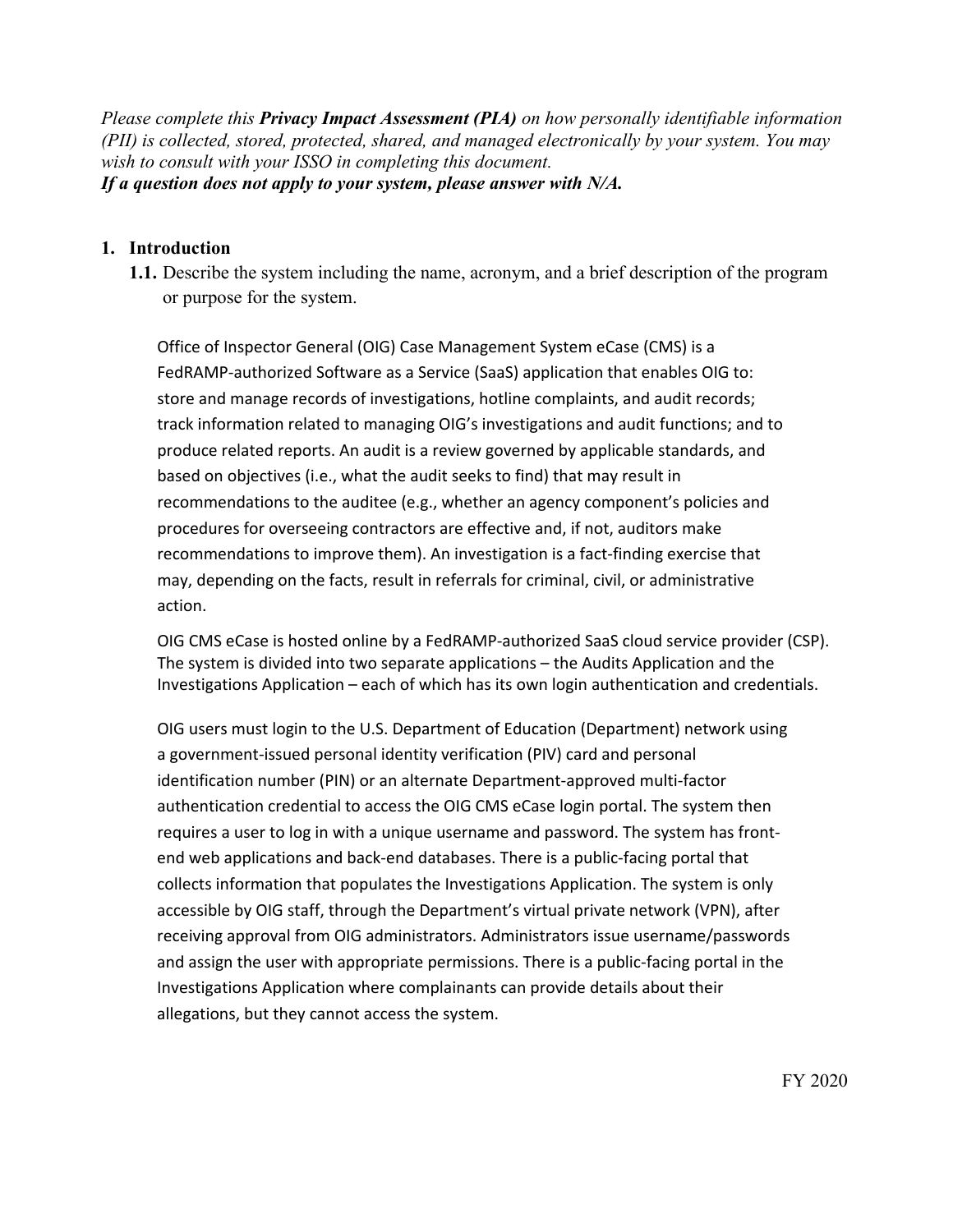The Investigations Application maintains records related to OIG criminal, civil, and administrative investigations. This application also maintains records of OIG investigators' time and expense reporting, training, and duty-related equipment assigned to OIG investigators.

The Audits Application maintains records of audit and project management, performance milestone tracking, finding and recommendation management, audit performance management, non-Federal auditor referral, suspension and debarment files, and audit/project reporting. This application also tracks OIG auditors' time and expense reporting and training. There is no public-facing element of the Audits Application.

**1.2.** Describe the purpose for which the personally identifiable information  $(PII)^{1}$  is collected, used, maintained or shared.

#### **System Users**

Department OIG employees' and contractors' information is collected (as outlined in 3.1) for use of the system.

#### **Audit Application**

 the PII is necessary to meet the audit's objective. OIG uses PII in the records obtained from auditees and maintained in the CMS Audit Application to assess auditee compliance or performance relative to audit objectives. OIG shares Audit Application records, which may In response to an audit, Auditors may request records from an auditee that include PII that the auditee has collected or has been provided, and we collect those records from the auditee if include PII, during its triennial peer review, if those records were originally provided by the auditee.

#### **Investigations Application**

 criminal, civil, or administrative investigations involving Department programs and operations. OIG Special Agents rely on PII to accurately identify witnesses, victims, and subjects throughout the course of an investigation. PII is shared with law enforcement, prosecutors, and other Department officials when necessary for criminal, civil, or administrative actions. In the Investigations Application, PII is collected, used, maintained, and shared to conduct

 $1$  The term "personally identifiable information" refers to information which can be used to distinguish or trace an individual's identity, such as their name, social security number, biometric records, etc. alone, or when combined with other personal or identifying information which is linked or linkable to a specific individual, such as date and place of birth, mother's maiden name, etc. OMB Circular A-130, page 33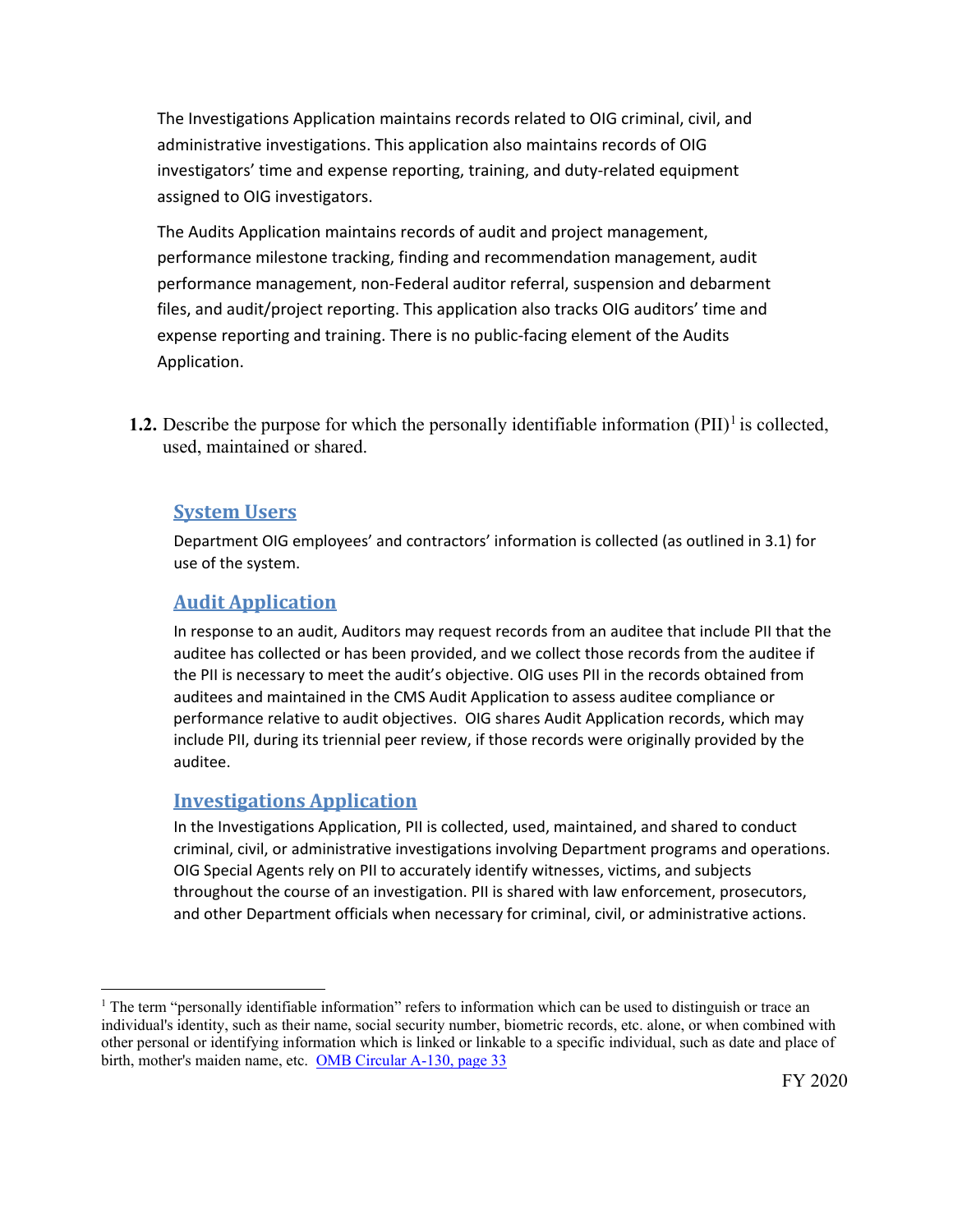**1.3.** Is this a new system, or one that is currently in operation?

#### Currently Operating System

**1.4.** Is this PIA new, or is it updating a previous version?

## Updated PIA

This is an update to an existing PIA. The previous PIA did not include records for the Audit Application. The previous PIA for the Investigations Application was approved in 2017.

**1.5.** Is the system operated by the agency or by a contractor?

#### Contractor

The contractor provides FedRAMP-authorized SaaS application.

**1.5.1.** If the system is operated by a contractor, does the contract or other acquisitionrelated documents include privacy requirements?

 $\Box$  N/A

Yes

## **2. Legal Authorities and Other Requirements**  *If you are unsure of your legal authority, please contact your program attorney.*

**2.1.** What specific legal authorities and/or agreements permit and regulate the collection and use of data by the system? Please include name and citation of the authority.

 to all documents or other material available to the Department which relate to its 5 U.S.C. App. § 4(a)(1) and 6(a) (Inspector General Act of 1978, as amended) authorizes the Inspector General to conduct, supervise, and coordinate civil and criminal investigations and audits relating to the programs and operations of the Department and to have access programs and operations.

**SORN** 

FY 2020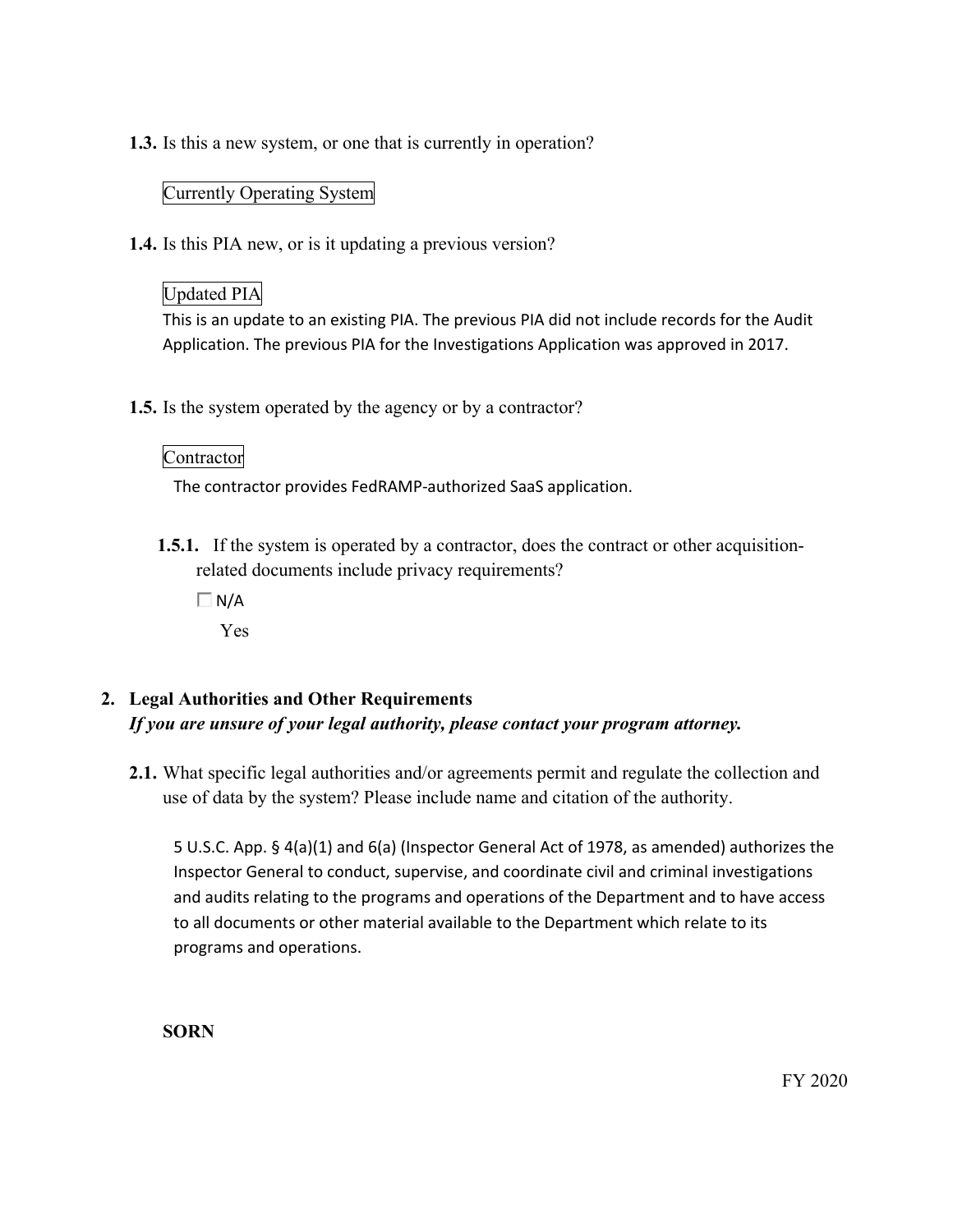**2.2.** Is the information in this system retrieved by an individual's name or personal identifier such as a Social Security Number or other identification?



**2.2.1.** If the above answer is **YES,** this system will need to be covered by Privacy Act System of Records Notice(s)  $(SORN(s))$ .<sup>2</sup> Please provide the SORN name, number, Federal Register citation and link, or indicate that a SORN is in progress.  $\Box$  N/A

 The following SORNs apply to records in the Investigations and Audit Applications that are retrieved by name or other personal identifier:

The Investigative Files of the Inspector General SORN (18–10–01), 86 FR 54171 (September 30, 2021).

Training records: Government-wide Personnel SORN (OPM GOVT-1), 77 FR 73694, (December 11, 2012).

Non-Federal Auditor Referral, Suspension, and Debarment File SORN (18-10-03), 64 FR 30106 (June 4,1999) and 64 FR 72384 (December 27, 1999).

 **2.2.2.** If the above answer is **NO**, explain why a SORN was not necessary. For example, system of records, or the information is not maintained by the Department, etc. the information is not retrieved by an identifier, the information is not maintained in a

 $\overline{M}$  N/A

Click here to enter text.

**Records Management** 

**If you do not know your records schedule, please consult with your records liaison or send an email to [RMHelp@ed.gov](mailto:RMHelp@ed.gov)** 

 $2$  A System of Records Notice (SORN) is a formal notice to the public that identifies the purpose for which PII is collected, from whom and what type of PII is collected, how the PII is shared externally (routine uses), and how to access and correct any PII maintained by ED. <https://connected.ed.gov/om/Documents/SORN-Process.pdf>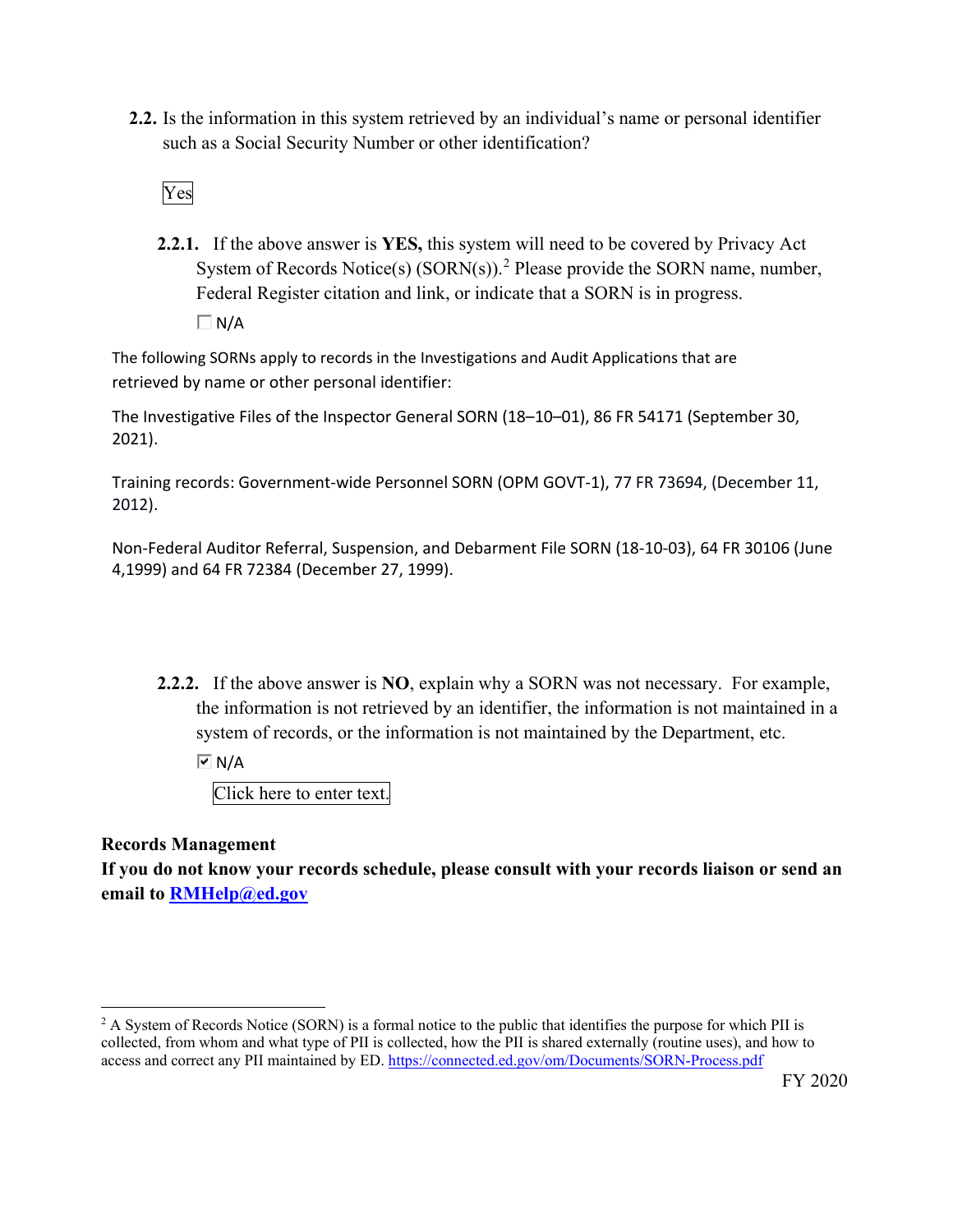Administration (NARA) for the records contained in this system? Please provide all **2.3.** What is the records retention schedule approved by National Archives and Records relevant NARA schedule numbers and disposition instructions.

## **Audit Application**

Audit Records - disposition schedule found at<https://www.archives.gov/files/records>-001 sf115.pdf mgmt/rcs/schedules/departments/department-of-education/rg-0441/n1-441-02-

<u>001\_sf115.pdf</u><br>Time and Expense & Training Records - disposition schedule found at <https://www.archives.gov/files/records-mgmt/rcs/schedules/general-records>schedules/daa-grs-2016-0016\_sf115.pdf

#### **Investigations Application**

 Hotline Records of the Inspector General - disposition schedule found at <https://www.archives.gov/files/records>mgmt/rcs/schedules/departments/department-of-education/rg-0441/n1-441-02- 001\_sf115.pdf

 Investigation Records of the Inspector General - disposition schedule found at <https://www.archives.gov/files/records-mgmt/rcs/schedules/departments/department>of-education/rg-0441/n1-441-02-001\_sf115.pdf

 **Time and Expense, Training Records, Inventory Records:** 

<https://www.archives.gov/files/records-mgmt/rcs/schedules/general-records-schedules/daa>grs-2016-0016\_sf115.pdf

 timelines in the records disposition schedule? **2.4.** Is the PII contained in this system disposed of appropriately, and in accordance with the

Yes

#### **3. Characterization and Use of Information**

#### **Collection**

**3.1.** List the specific PII elements (e.g., name, email, address, phone number, date of birth, Social Security, etc.) that the system collects, uses, disseminates, or maintains.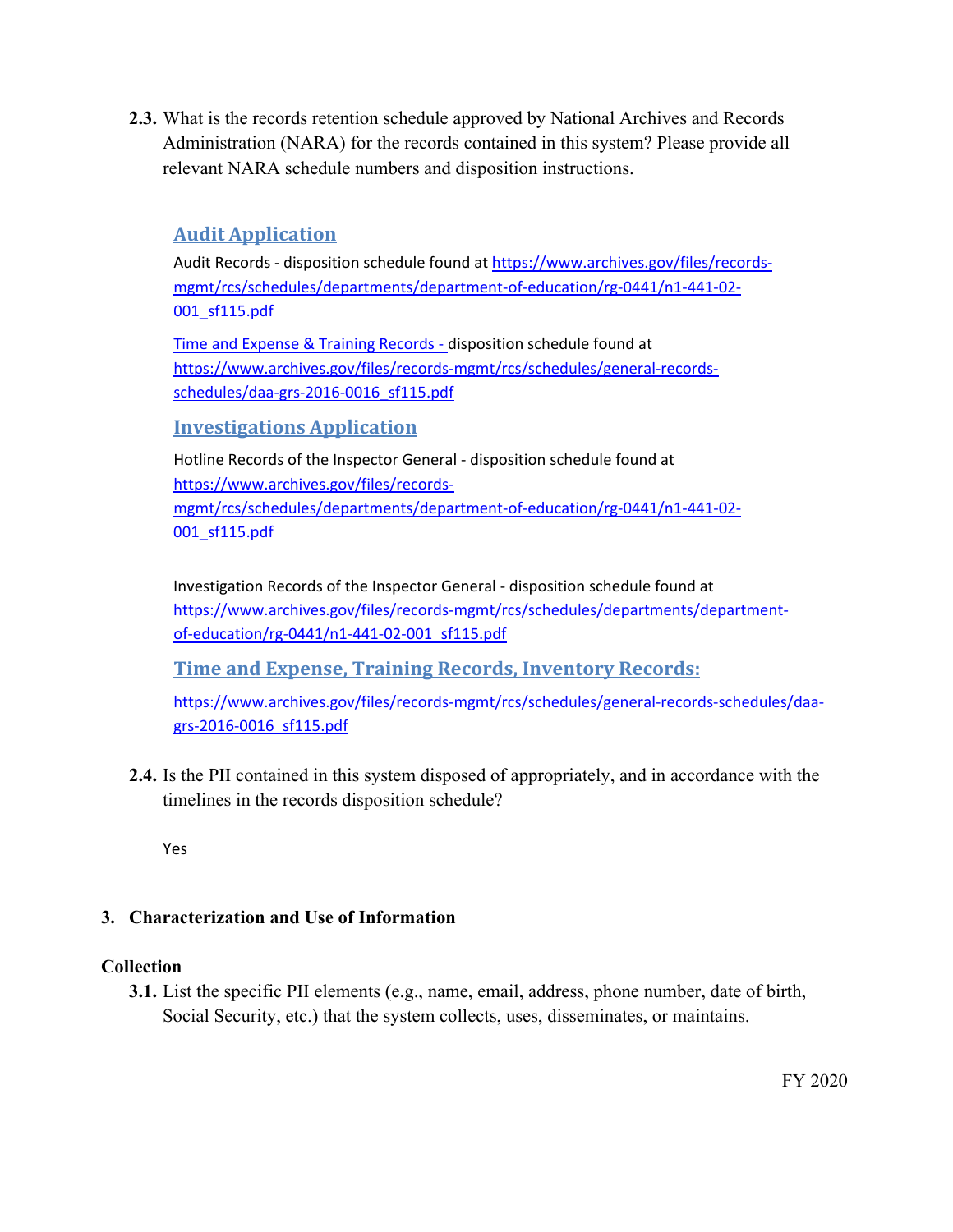#### **System Users**

 Information collected about system users (OIG staff) includes name and work-related details such as username, job grade, phone number, email, work locations, and job title, time and expense and inventory records.

## **Audit Application**

 When auditees provide records containing PII to the OIG as described in section 1.2, the records may include first names, last names, Social Security numbers (SSN), dates of birth Aid (FAFSA) data. The actual data elements will vary depending on the records provided by the auditee (e.g., school, local education agency, institution of higher education, state department<br>of education, student loan guarantor, student financial aid lender, U.S. Department of Education, etc.). Any personal information collected is unstructured data in files provided by the auditee. Generally, the PII in these records includes PII of students enrolled at a primary or secondary institution. This PII can include name, phone number, address, DOB, academic (DOB), email addresses, mailing addresses, phone numbers, academic records, financial records, attendance records, institutional records, and/or Free Application for Federal Student records, financial records, attendance records, and/or personal details.

#### **Investigations Application**

 license number, taxpayer identification number, financial account, credit card number, street Elements of PII collected and maintained in the Investigations Application within CMS are: name, DOB, race, ethnicity, place of birth, home address, home phone, personal email, medical information, alias, and personal identification-such as SSN, passport number, driver's address, email address, and personal characteristics including but not limited to: photographic image, fingerprints, handwriting, biometric data. Race, age, and ethnicity are required for subjects and victims for National Incident-Based Reporting System (NIBRS) reporting.

 **3.2.** Does the system collect only the minimum amount required to achieve the purpose stated in Question 1.2?

## Yes

 Investigations Application: The Investigative Files of the Inspector General are exempt from the requirement to maintain only such information about an individual as is relevant and necessary to accomplish an agency purpose.

 Audits Application: Audit supervisors determine the amount of PII required to meet audit objectives. Audit personnel are generally discouraged from using PII in audits unless it is necessary to meet audit objectives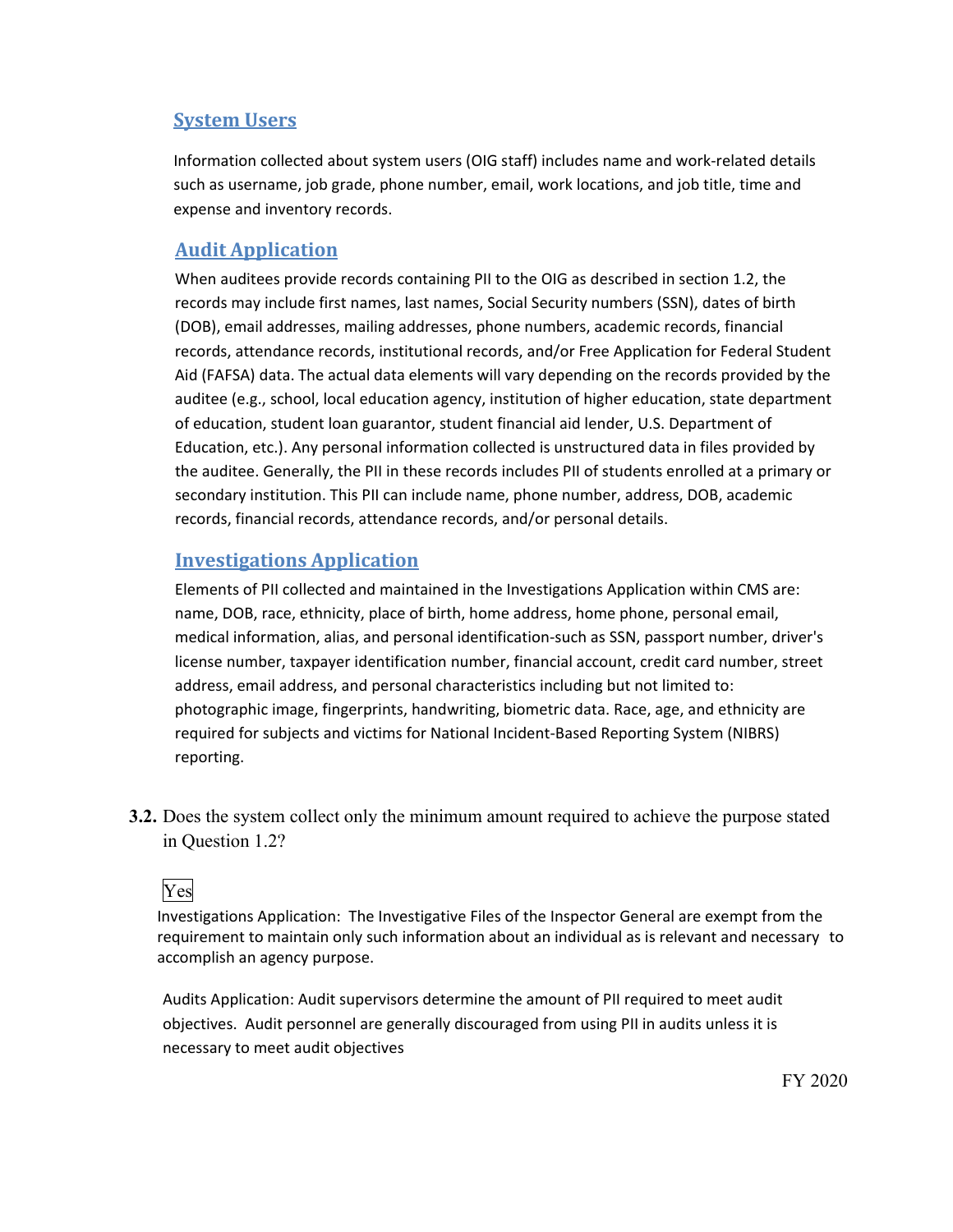**3.3.** What are the sources of PII collected (e.g., individual, school, another agency, commercial sources, etc.)?

#### **Audit Application**

 Department and Department grantees, subgrantees, or other entities who receive Department funds. Sources of PII include various Department information systems which are populated by data submitted by schools, local educational agencies, state education agencies, institutions of higher education, student financial aid lenders, student loan guarantors, and grant recipients. OIG may also get records that contain PII from auditees which include the

## **Investigations Application**

 schools, or others with knowledge of fraud, waste, or abuse in government programs. PII is obtained from various sources. The most common sources of PII are employees, grantees, sub-grantees, contractors, students, program participants' family members,

 PII originates from several sources such as: (1) personal interviews and investigative activities, using an online standardized form, (3) telephone call-in, (4) paper form through mail or delivery service, (5) fax, (6) in-person walk-in complaint, (7) National Crime information Center/National Student LoanData System (NSLDS) or other Department student aid systems. (2) the Hotline website that enables public submission of complaints of fraud,waste, and abuse Law Enforcement Telecommunication Service (NCIC/NLETS) databases, and (8) National

 **3.4.** How is the PII collected from the stated sources listed in Question 3.3 (e.g., paper form, web page, database, etc.)?

## **Audit Application**

 During the course of an audit, OIG will request information from auditees. The auditees will comma separated value (.csv), Acrobat (.pdf), Word (.docx), Excel (.xlsx), or other similar files<br>that an auditee may use. that an auditee may use. then provide the information to OIG, often by submitting files, such as email, text (.txt),

## **Investigations Application**

 call-in, (4) paper form through mail or delivery service, (5) fax, (6) in-person walk in complaint, In the Investigations Application, PII originates from several sources, such as: (1) personal interviews and investigative activities, (2) the Hotline website that enables public submissions of complaints of fraud, waste, and abuse using an on-line standardized form, (3) telephone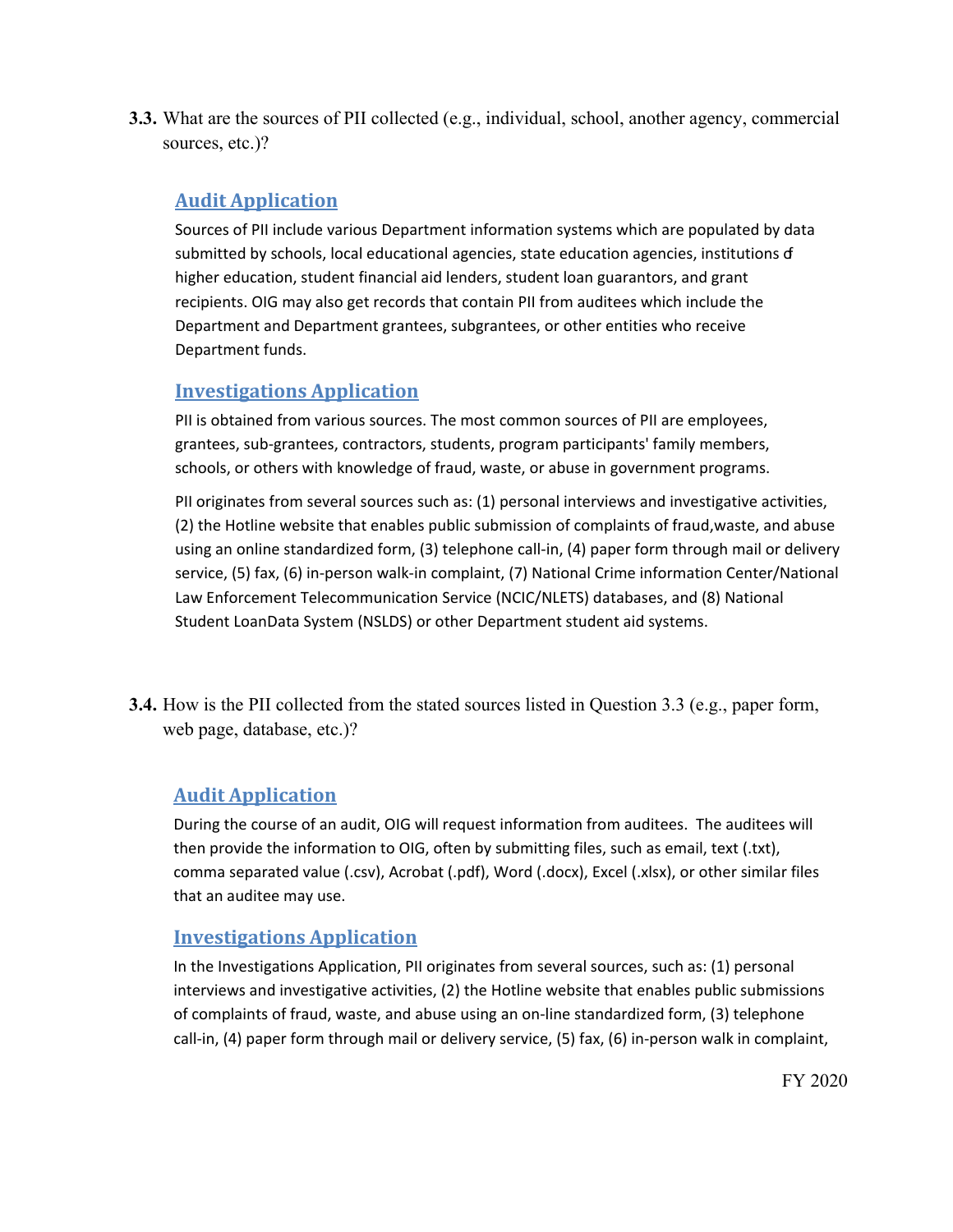(7) National Crime information Center/National Law Enforcement Telecommunication Service (NCIC/NLETS) databases, and (8) National Student LoanData System (NSLDS) or other Department student aid systems.

**3.5.** How is the PII validated or confirmed to ensure the integrity of the information collected?<sup>3</sup> Is there a frequency at which there are continuous checks to ensure the PII remains valid and accurate?

## **Audit Application**

 The rigor and depth of OIG's PII validation in audits and inspections is required by necessary when the information itself is intended to materially support conclusions regarding reviews, and observation; (2) use of corroborating evidence - for example, tracing a sample of Government Auditing Standards to be appropriate to the scope of the audit. The level of data validation may vary depending on the nature of a particular review. Data validation is the audit's objectives. Typically, the integrity of data is validated by processes such as (1) gaining an understanding of controls relating to the data itself through interviews, policy records back to original sources or comparing data from different systems; and/or (3) testing of the data itself for things like completeness, duplication, outliers, or expected relationships.

Data are obtained as of a point in time to support conclusions relevant to the project's scope period. As such, continuous validation of changing data over time is not applicable to how the work is performed.

#### **Investigations Application**

 Investigations comply with the Council for the Inspectors General on Integrity and Efficiency investigative documents, and indexes at case opening, quarterly intervals, and case closing to (CIGIE) Quality Standards for Investigation (QSI). The QSIs address investigator qualifications, independence, and due professional care. Managers review the case file field entries, uploaded confirm accuracy of information, to include PII, entered in the system.

#### **Use**

**3.6.** Describe how the PII is used to achieve the purpose stated in Question 1.2 above.

 $3$  Examples include restricted form filling, account verification, editing and validating information as it's collected, and communication with the individual whose information it is.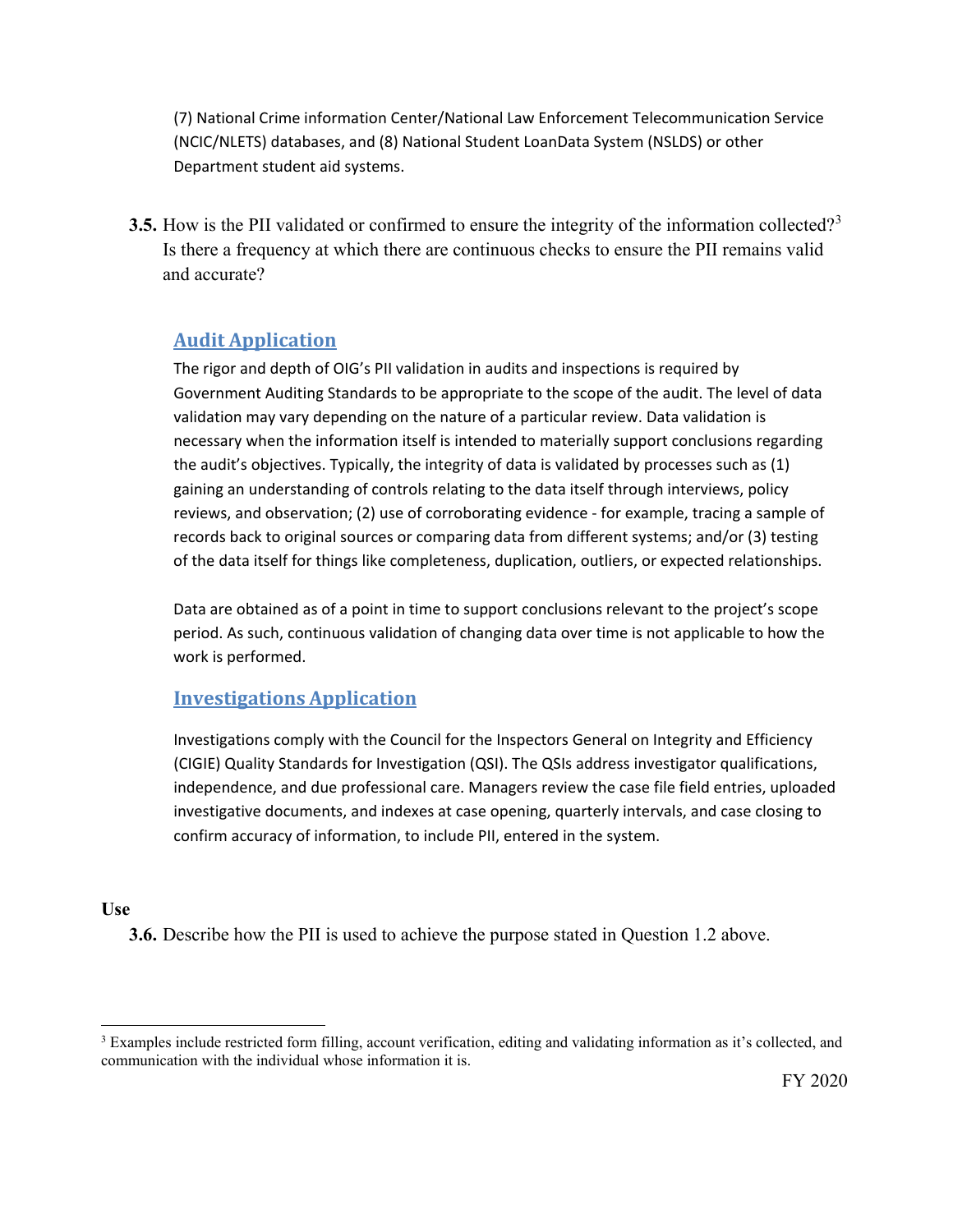eligibility for programs, funds, or services provided directly or indirectly through the OIG uses PII collected in audits and inspections to evaluate student and institutional

 may request that the auditee provide records containing PII when the scope of the U.S. Department of Education. OIG also audits and inspects Department operations and audit requires it.

## **Investigations Application**

 PII is used for law enforcement purposes, including the investigation and criminal prosecution of fraud, waste, and abuse of Federal funds. CMS is used to account for processes and tracks information gathered during an investigation in order to resolve matters concerning the possible existence of illegal activity or a violation of Federal law.

 sources or other governmental agencies is acquired to aid the Special Agent in his or her investigation and duty to fully safeguard the Department's interest and administration of Methods used to analyze information include the Special Agent's ability to link events, documents and/or occurrences together in a logical format for the purpose of showing patterns of behavior and relationships associated with an illegal act. The information is used to construct detailed Reports of Investigation (ROI), compile affidavits, search warrants, arrest warrants, and other investigative instruments. All information from public sources, commercial Federal funds.

 **3.7.** Is the system using PII for testing/researching new applications or information systems prior to deployment or for training employees?<br>Yes



 **3.7.1.** If the above answer is **YES,** what controls are in place to minimize the risk and protect the data?

 $\Box$  N/A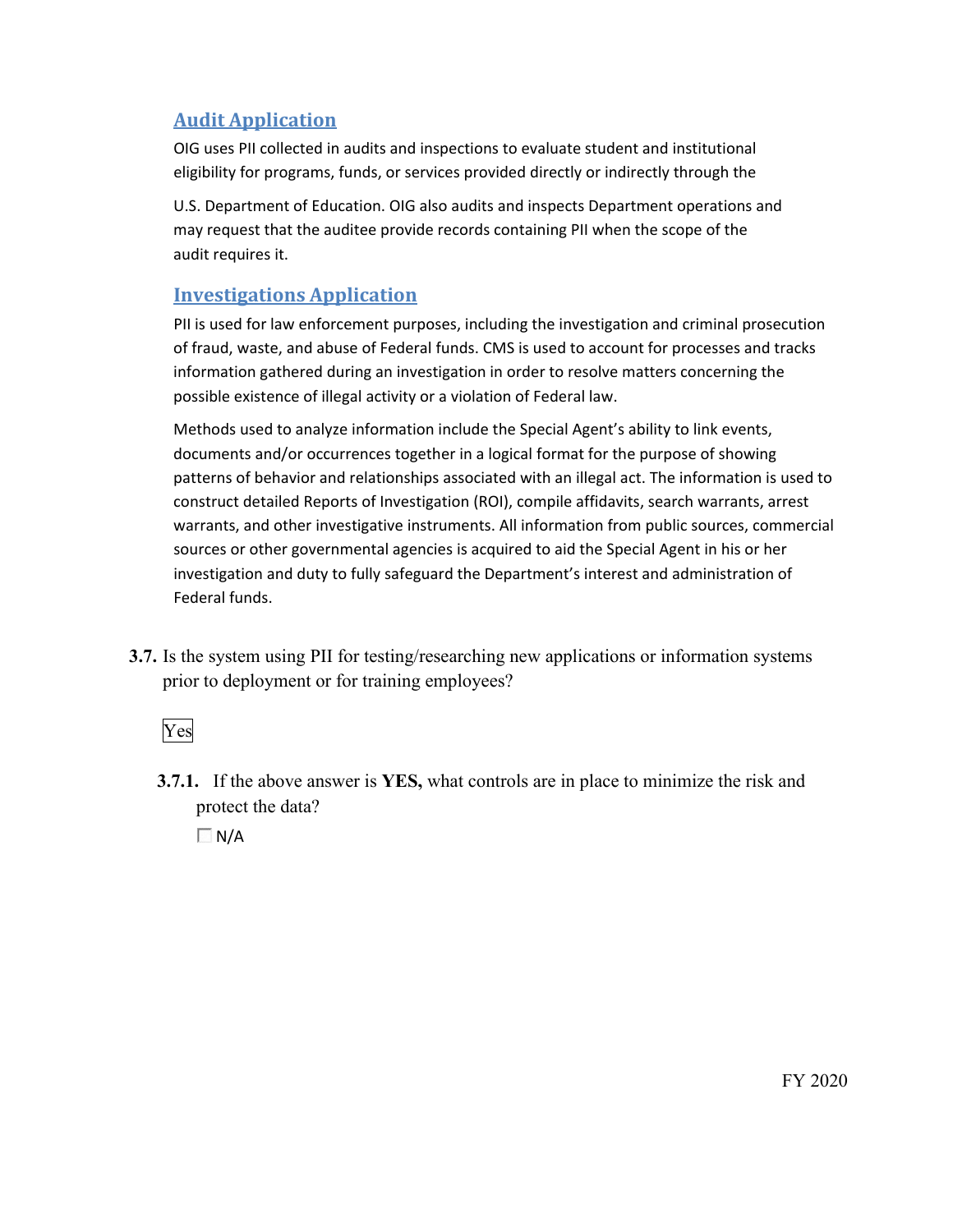## **Audit Investigations**

 environment uses the same security controls as the production environment but is not used to store PII. Testing involves using sample PII in files to validate CMS's ability to detect PII in files. The CMS test

## **Investigations Application**

 Testing in the CMS test environment sometimes contains cases with documents that might contain PII. The same provisions that are in place in production are in place in the testing environment. SSNs are removed from individual/index records prior to storage in the test system.

#### **Social Security Numbers**

 *It is the Department's Policy that, in order to collect Social Security Numbers, the System Owner must state the collection is: 1) authorized by law, 2) necessary for an agency purpose, and 3) there is no reasonable alternative.* 

 **3.8.** Does the system collect Social Security Numbers? Note that if the system maintains Social Security Numbers but does not explicitly collect them, answer 3.8.1 to address the purpose for maintaining them.

Yes

 will be used. **3.8.1.** If the above answer is **YES**, explain the purpose for its collection, and how the SSN

 $\Box$  N/A

## **Audit Application**

As explained in section 1.2, OIG may maintain PII including SSNs provided by auditees when the information itself materially supports conclusions regarding the audit's objectives.

## **Investigations Application**

SSNs are obtained as a way of confirming the identity of an individual during an investigation. Special Agents obtain SSNs of all individuals who are subjects and victims of investigations to confirm identity. This identity is cross checked with the National Student Loan Data System (NSLDS) and other systems to ensure that the subject of the investigation is in fact the same person who may be involved in fraud, waste, and abuse of Department or other Federal program funds.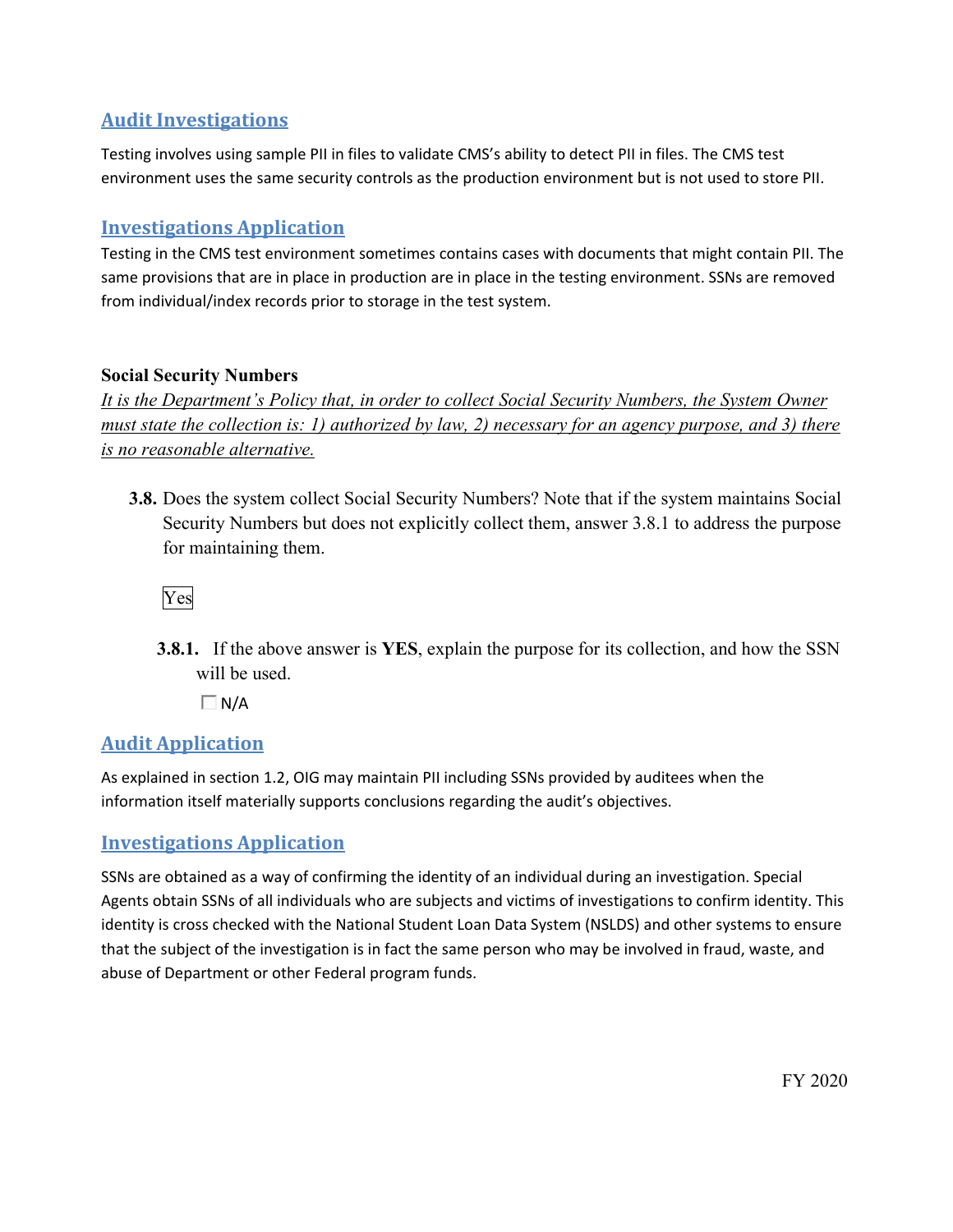- **3.8.2.** Specify any alternatives considered in the collection of SSNs and why the alternatives were not selected.
	- $\Box$  N/A

 Auditors do not ask individuals to supply their social security numbers. Social security numbers may appear in records that the OIG requests from an auditee as part of an audit. Federal student loan records, for example, often contain SSNs. OIG requests alternative identifiers to SSNs for individual records from auditees whenever possible. OIG maintains SSNs when no alternative exists to support OIG findings, conclusions, recommendations, and/or cost recoveries.

#### **Investigations Application**

 There is no alternative to using SSNs since the NSLDS and the Free Application for Federal Student Aid (FAFSA) systems use the individual SSN to disburse funds. As mentioned above, Special Agents obtain SSNs of all individuals who are subjects and victims in an investigation to confirm identity. This identity is cross checked with NSLDS and other systems to ensure that the subject of the investigation is in fact the same person who may be involved in fraud, waste, and abuse of Department or other Federal program funds.

#### **4. Notice**

 collection (e.g., direct notice, such as a Privacy Act Statement (if applicable) or public **4.1.** How does the system provide individuals with notice about the collection of PII prior to its notice, such as a SORN, PIA,)? If notice is not provided, explain why not.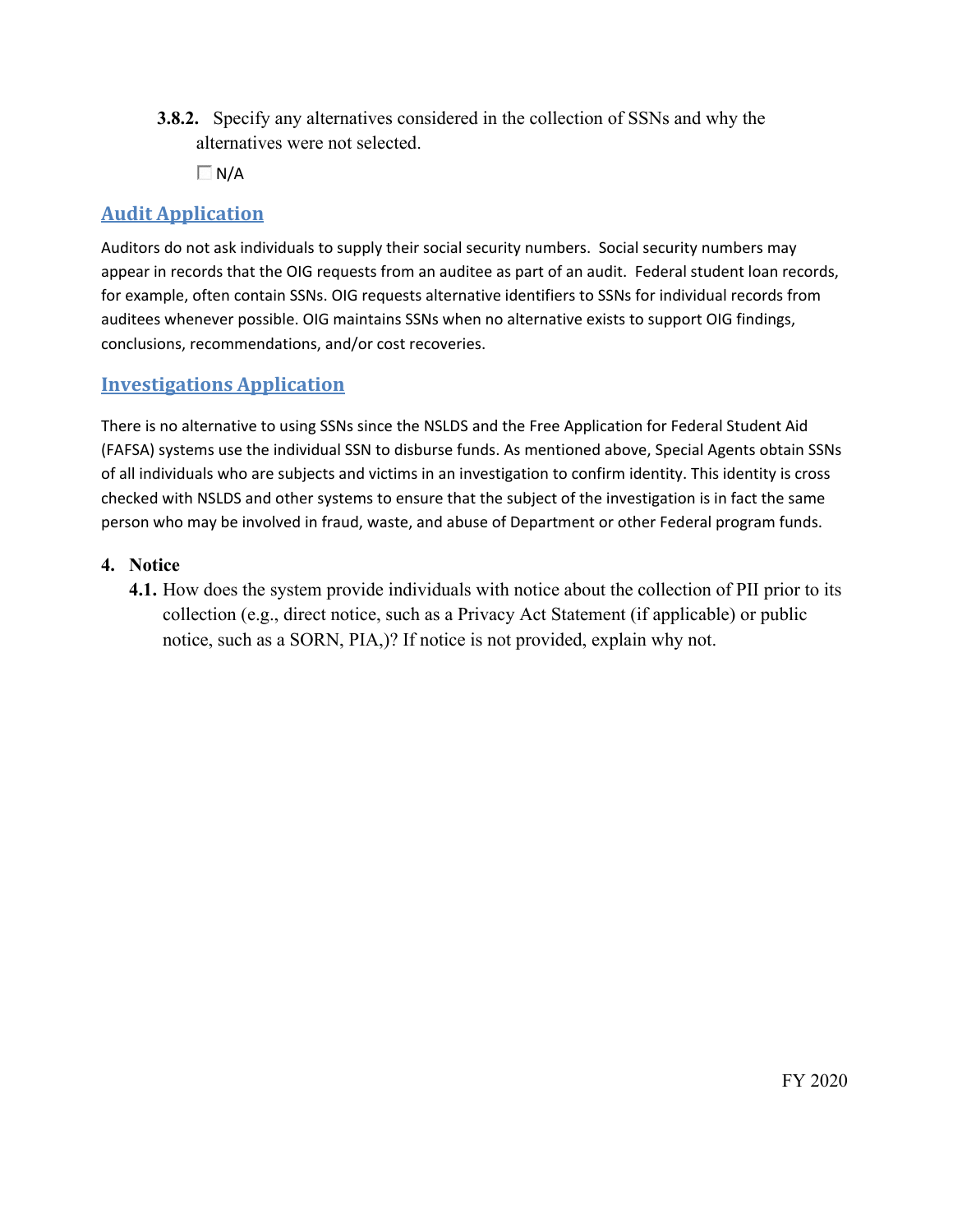meet the audit's objective. Notice is provided during the initiation of an audit, but also through the 10-03). During quality control reviews of non-Federal auditors, the OIG may collect records that contain PII about the non-Federal auditor whose work is being reviewed and which may be needed to refer these auditors to State boards of accountancy or to the Department for suspension and debarment. Notice about how this PII is used is covered under SORN 18-10-03. In response to an audit, Auditors may request records from an auditee that include PII that the auditee has collected or has been provided, and we collect those records from the auditee if the PII is necessary to publication of the PIA and the Non-Federal Auditor Referral, Debarment, and Suspension files SORN (18-

#### **Investigations Application**

 The Secretary has, through regulation, exempted the Investigative Files of the Inspector General and the Hotline Complaint Files of the Inspector General from the Privacy Act requirement to give notice to individuals asked to provide information to the Department. (34 C.F.R. § 5b.11(b)(6)).

<u><https://oighotlineportal.ed.gov></u>. If the hotline complainant wishes to remain anonymous, the complaint<br>can be submitted without PII. Notwithstanding this exemption, with respect to hotline complaints, the Department provides information about the Privacy Act to complainants on the online hotline complaint form,

 is provided other than by SORN or PIA. **4.2.** Provide the text of the notice or the link to the webpage where the notice is posted if notice

**▽** N/A



 **4.3.** What opportunities are available for individuals to consent to uses (including new uses of previously collected PII), decline to provide PII, or opt out of the project?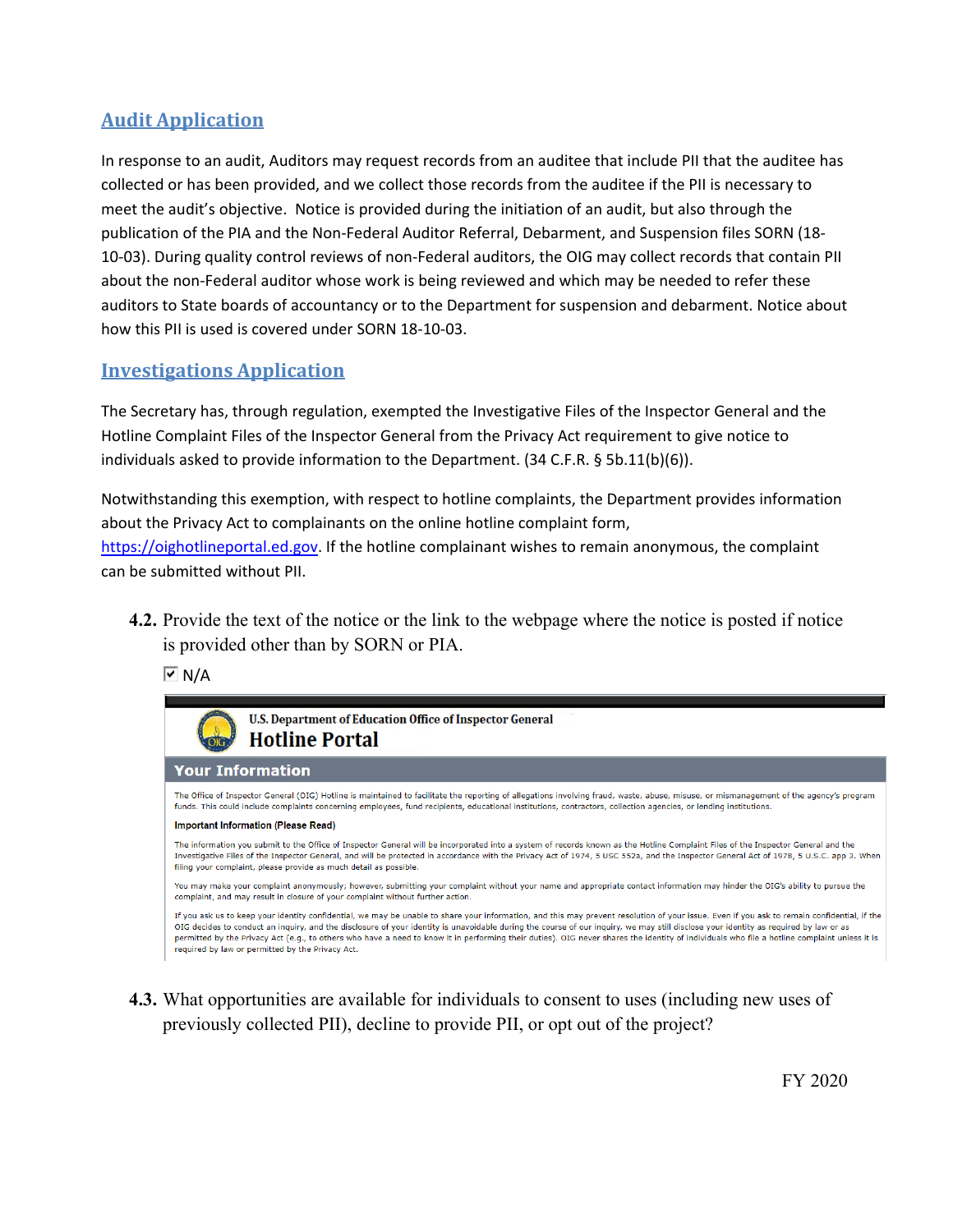Depending on what the complainant is reporting, the OIG may or may not be able to act on an anonymously filed complaint. Additionally, the OIG may employ law enforcement methods to get PII if it is As noted above, the OIG is not required to give notice to individuals asked to provide information that is stored in the Investigative Files of the Inspector General. Nonetheless, complainants filing hotline complaints are notified via the OIG Hotline Complaint Form that they may file complaints anonymously. material to an investigation and a person declines to provide it.

 practice, policy, or activities that affect the PII and privacy to ensure that individuals are **4.4.** Is the notice referenced in Question 4.1 reviewed and revised when there are changes in the aware of and can consent to, where feasible, these changes?

#### No

The OIG is not required to provide notice, but will update any notices provided as necessary.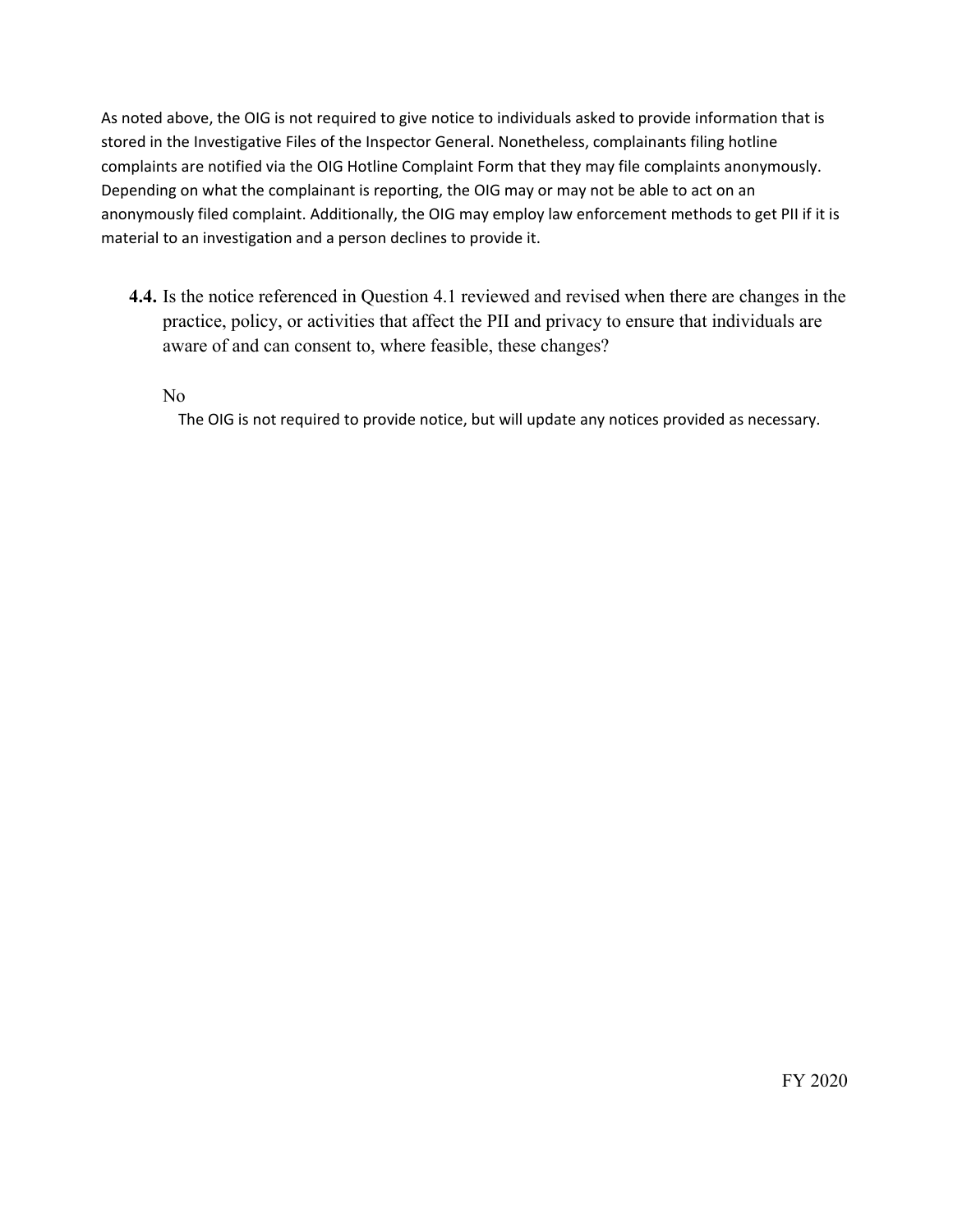#### **5. Information Sharing and Disclosures**

#### **Internal**

 **5.1.** Will PII be shared internally with other ED principal offices? If the answer is **NO**, please skip to Question 5.4.

Yes

**5.2.** What PII will be shared and with whom?

 $\Box$  N/A

## **Audit Application**

 OIG may share files containing PII from the CMS Audit Application with the Department for the purpose contained in CMS may be shared with Department components that were the subject of the audit, the of resolving audit findings and recommendations. Files supporting OIG findings and recommendations Office of General Counsel, and/or the Office of the Chief Financial Officer.

**Investigations Application** 

 PII is shared with the appropriate Department offices whose staff have a need to know the information to perform their duties.

 **5.3.** What is the purpose for sharing the specified PII with the specified internal organizations?

 $\Box$  N/A

## **Audit Application**

 OIG may share files from the Audit Application containing PII with Department offices that require the records to resolve audit findings and recommendations.

## **Investigations Application**

 program offices whose staff have a need to know the information to perform their duties. For instance, a complaint submitted by a student to the OIG Hotline that alleges an Federal Student Aid (FSA) office because the OIG does not typically investigate matters with resolving their concerns. The OIG Hotline is the only unit within the agency responsible for receiving and processing complaints and other inquiries from the public related to fraud, Hotline complaints containing PII are routinely shared with the appropriate Department institution improperly disbursed student aid would be shared on a routine basis with the involving a single beneficiary. FSA is the appropriate office to timely assist individual students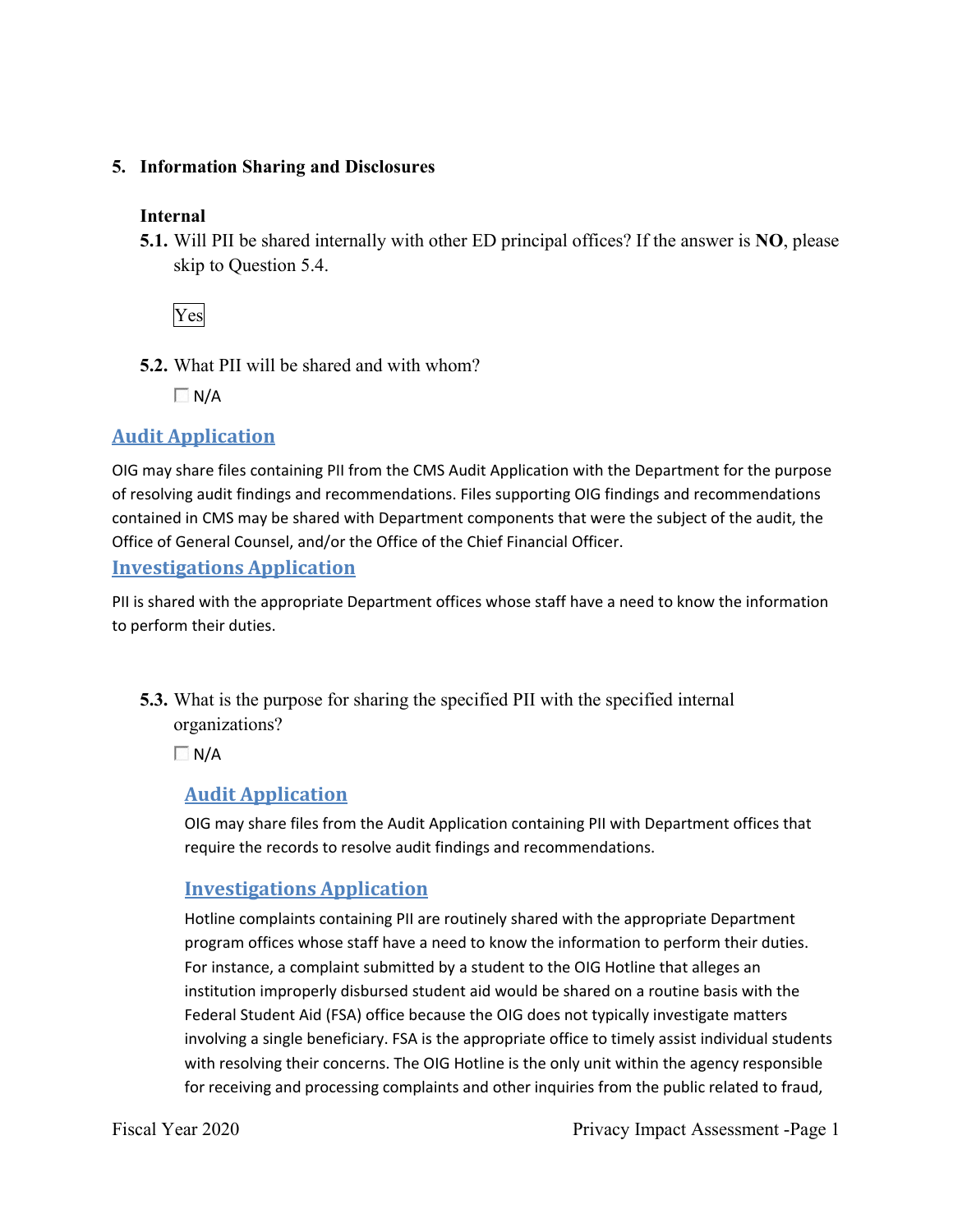forwarded by OIG Hotline to the appropriate program offices for resolution. PII may also be corrective action to eradicate any reported weaknesses and PII will bemade available to those with a need to know it. No PII is made public as part of these reports. waste, and abuse of Federal funds in Department programs; however, many of the complaints that the OIG Hotline receives do not rise to the level of a criminal, civil, or administrative investigation. Matters that do not warrant OIG investigations are typically shared with the Department in written formats, such as through a Management Information Report or other documents, when internal control weaknesses are identified through a criminal, civil, or administrative investigation. If appropriate, theinformation would be shared with the program office that has oversight responsibility fortaking appropriate

## **External**

**5.4.** Will the PII contained in the system be shared with external entities (e.g. another agency, school district, the public, etc.)? If the answer is **NO**, please skip to Question 6.1.

Yes

 **5.5.** What PII will be shared and with whom? List programmatic disclosures only. 4  **Note: If you are sharing Social Security Numbers externally, please specify to whom and for what purpose**.

 $\Box$  N/A

Fiscal Year 2020 <sup>4</sup> If this information is covered by Privacy Act System of Records Notice (SORN) please list only relevant programmatic disclosures listed under the Routine Uses section. Privacy Impact Assessment -Page 2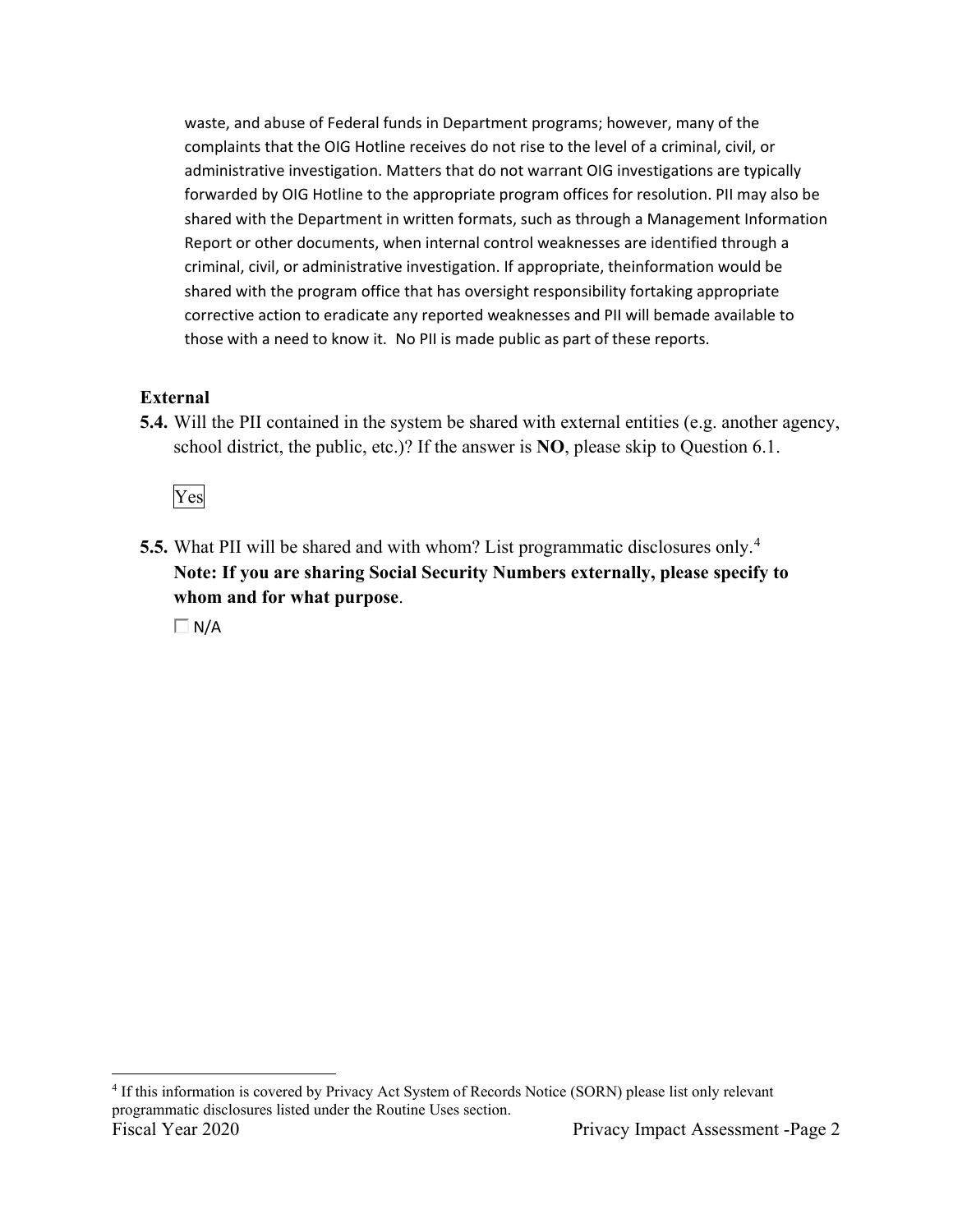required peer reviews in accordance with generally accepted government auditing standards (GAGAS) Files containing PII data in the Audit Application may be shared with other Federal OIGs to complete issued by the Government Accountability Office (GAO) and Federal requirements developed by the Council of the Inspectors General on Integrity and Efficiency (CIGIE). Staff from other OIGs conducting the peer review must sign a non-disclosure agreement before they are given access.

OIG may also share files containing PII with an auditee for the purpose of resolving audit findings and recommendations.

 OIG may also share PII pursuant to the Privacy Act Exemptions, to include routine uses listed in the Privacy Act SORN for the Non-Federal Auditor Referral, Debarment, and Suspension files (18-10-03). PII may be shared with the external entities mentioned in the SORN without the consent of the individual if there is an appropriate routine use and the disclosure is compatible with the purposes for which the record was originally collected.

## **Investigations Applications**

Name, DOB, SSN, and contact information may be shared with other law enforcement agencies, prosecutors, and other entities identified in the SORNs that cover the system.

**5.6.** What is the purpose for sharing the PII with the specified external entities?

 $\Box$  N/A

## **Audit Application**

OIG shares files containing PII from the Audit Application with external entities in connection with peer reviews by other OIGs and when required to complete resolution of findings and recommendations with an auditee.

## **Investigations Application**

 Information in the Investigations Application is most frequently shared externally with persons or entities consistent with the Privacy Act exemptions.

 jurisdiction of other law enforcement agencies. An OIG Special Agent may share the PII of a subject with another law enforcement agency if such sharing is consistent with the Investigative Files of the Inspector General SORN. The OIG is also authorized to share information with persons or external entities specified in 5 USC 552a(b). In many investigations, the subject violator has committed other violations which may fall under the

**5.7.** Is the sharing with the external entities authorized?

 $\Box$  N/A

Fiscal Year 2020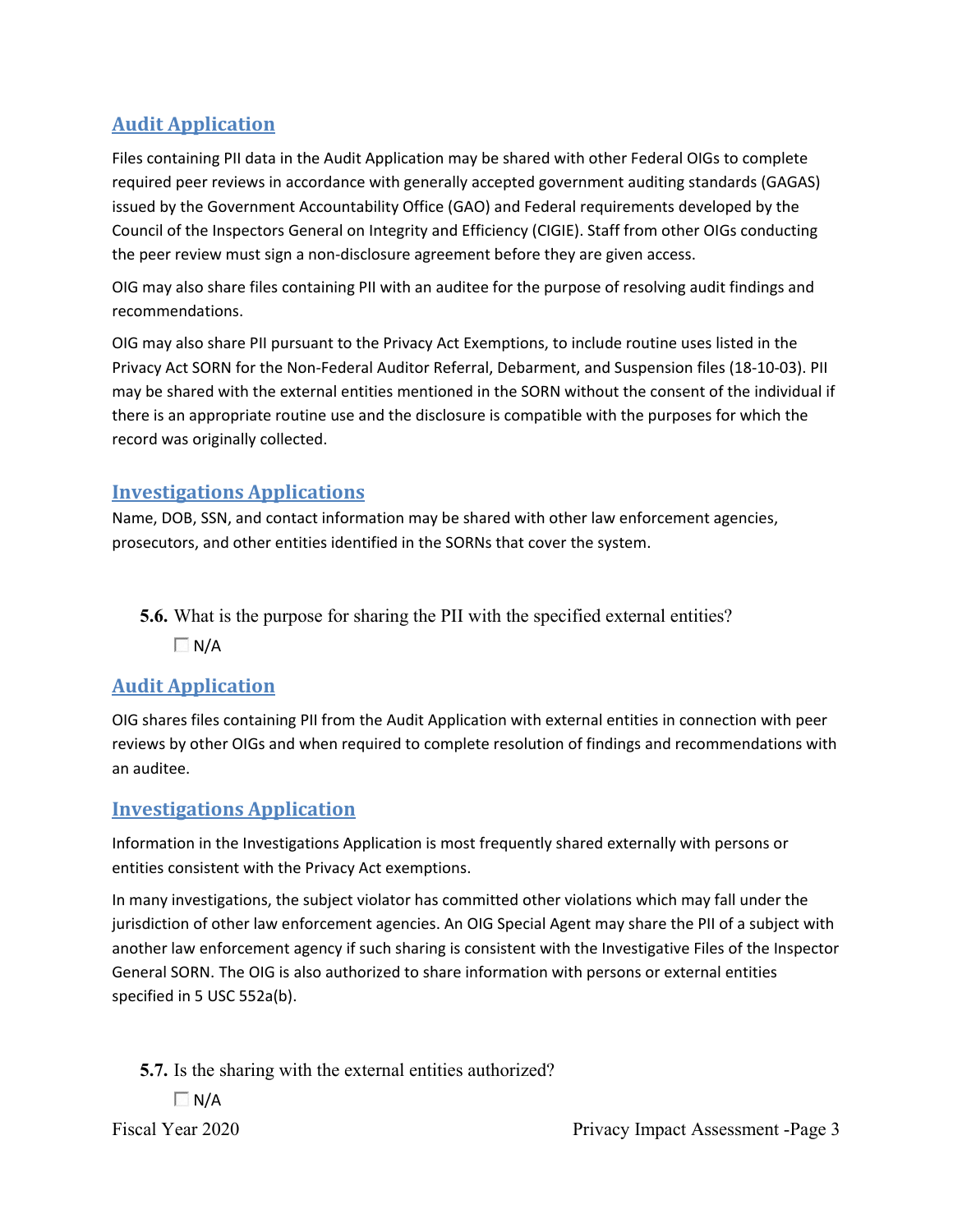Yes

 **5.8.** Is the system able to provide and retain an account of any disclosures made and make it available upon request?

 $\Box$  N/A Yes

Individual disclosures are recorded manually and retained in the system. For example, investigators are trained to record all investigative steps, which may include disclosures of PII, if applicable, in their chronological files, which are files reflecting all of their investigative activity. These records are stored within the system. Any retrieval of these records from the system would be manual retrieval.

**5.9.** How is the PII shared with the external entity (e.g. email, computer match, encrypted line, etc.)?

 $\Box$  N/A

## **Audit**

 Records that may contain PII are shared with external entities by extracting information from the Audit Application into an encrypted file that is subsequently shared through a secure Department portal.

## **Investigations Application**

OIG may transmit records with PII electronically using password-protection, encrypted email, or other Department or law enforcement approved methods for transmitting PII.

**5.10.** Is the sharing pursuant to a Computer Matching Agreement (CMA), Memorandum of Understanding (MOU), or other type of approved sharing agreement with another agency?

 $\overline{M}$  N/A

No

**5.11.** Does the project place limitation on re-disclosure?

 $\overline{M}$  N/A No

## **6. Redress**

**6.1.** What are the procedures that allow individuals to access their own information?

Fiscal Year 2020

Privacy Impact Assessment -Page 4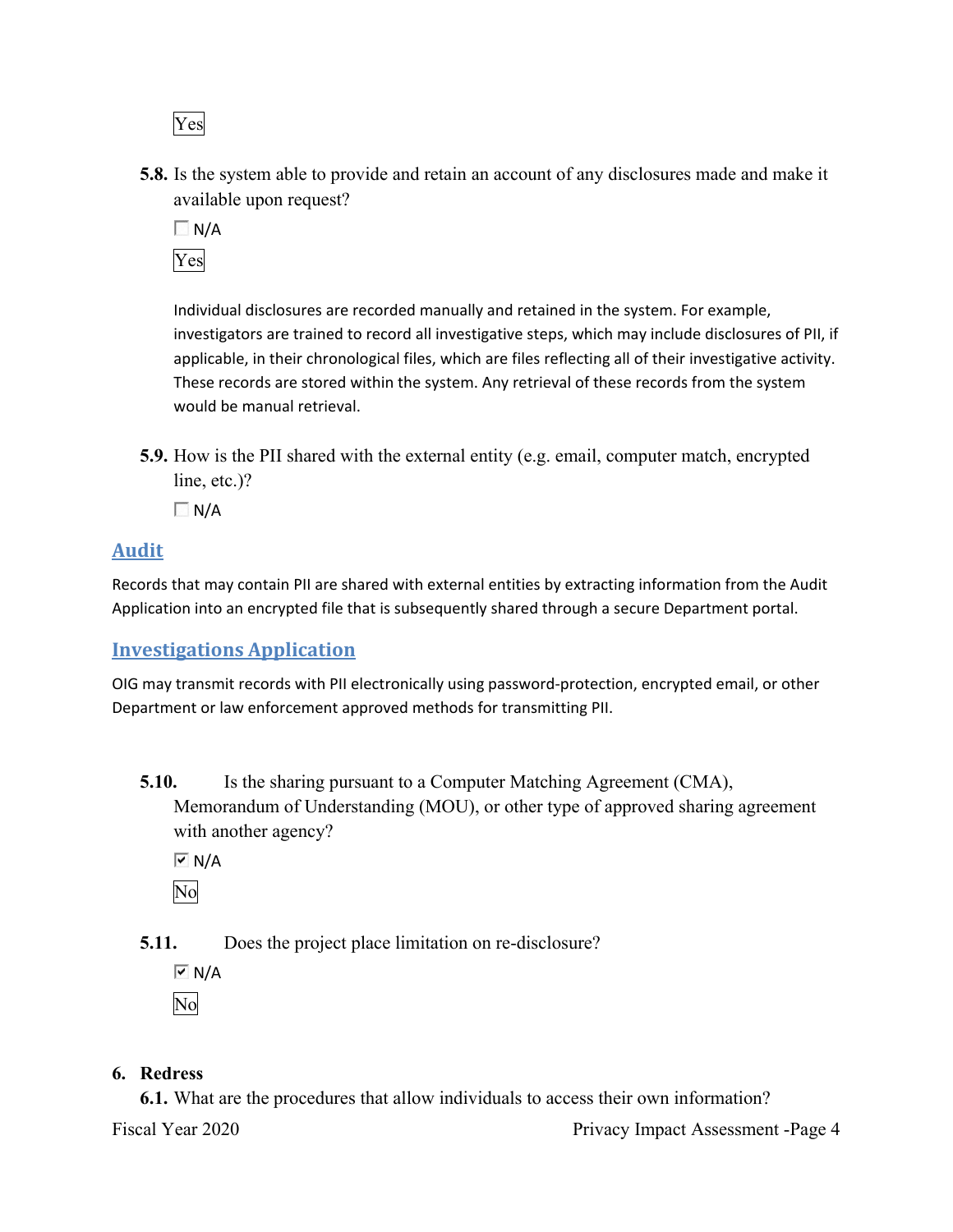this category of records under 34 CFR 5b.5. Individuals wishing to gain access to a record in this system The Non-Federal Auditor Suspension, Referral and Debarment SORN outlines the access procedures for of records must submit a written request to the system manager.

## **Investigations Application**

 Individuals cannot access their own information directly in the system; however, individuals may request a copy of their own records by completing the request form here: [http://www2.ed.gov/policy/gen/leg/foia/request\\_privacy.html.](http://www2.ed.gov/policy/gen/leg/foia/request_privacy.html)

 investigative files except at the discretion of the Inspector General. See 34 CFR 5b.11(b)(3) and (c)(1); 34 The record access procedures (described in the Department's regulations) are not applicable to criminal CFR 5b.11(g).

The record access procedures are applicable to non-criminal investigative files under the conditions defined by 34 CFR 5b.11(c) and (f). Under these conditions, the procedures are governed by 34 CFR 5b.5.

 **6.2.** What procedures are in place to allow the subject individual to correct inaccurate or erroneous information?

## **Audit Application**

The procedures for correcting Non-Federal auditor Suspension, Referral, and Debarment records covered under SORN 18-10-03 are contained in 34 CFR 5b.7. These files are a subset of files in the audit application that are retrieved by name or other personal identifier and are subject.

 Records) are contained in 34 CFR 5b.7. The procedures for correcting training records covered under SORN OPM/Govt-1 (General Personnel

## **Investigations Application**

The procedure in the Department's regulations for correction or amendment of records is not applicable to criminal and non-criminal investigative files. 34 CFR 5b.11(b)(3) and (c)(1).

**6.3.** How does the project notify individuals about the procedures for correcting their information?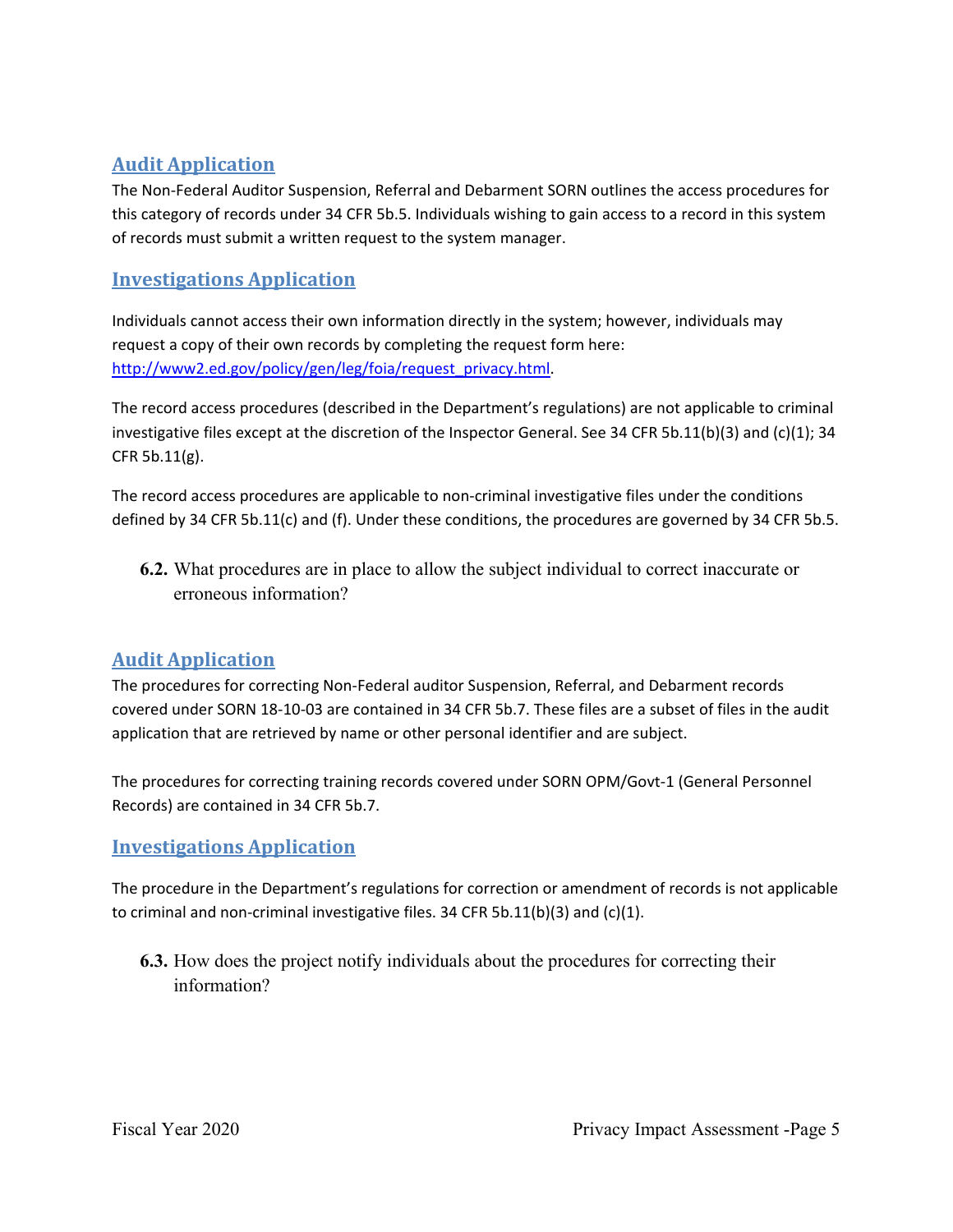The OIG notifies individuals about procedures for correcting their information in the publicly available Non-Federal Referral, Suspension and Debarment SORN and in the General Personnel Records SORN.

## **Investigations Application**

 investigative files except at the discretion of the Inspector General. See 34 CFR 5b.11(b)(3) and (c)(1), 34 The record access procedures (described in the Department's regulations) are not applicable to criminal CFR 5b.11(g)

The record access procedures are applicable to non-criminal investigative files under the conditions described in 34 CFR 5b.11(c) and (f).

The procedures for requesting access are outlined in 34 CFR 5b.5

#### *7.* **Safeguards**

#### *If you are unsure which safeguards will apply, please consult with your ISSO.*

 **7.1.** Does the principal office work with their CSO/ISSO to build privacy & security into the system and build privacy extensions to the extent feasible?



**7.2.** Is an Authority to Operate (ATO) required?



- **7.3.** Under NIST FIPS Pub. 199, what is the security categorization of the system: **Low, Moderate, or High?** 
	- $\Box$  N/A

Moderate

 **7.4.** What administrative, technical, and physical safeguards are in place to protect the information?

 The appropriate NIST 800-53 Rev 4 controls are implemented in the CMS. The system has monitoring is used to ensure continued technical protections. This includes, but is not limited undergone an assessment of risk and received an authorization to operate, and continuous to, two-factor authentication, encryption of data at rest, and access controls basedon user

Fiscal Year 2020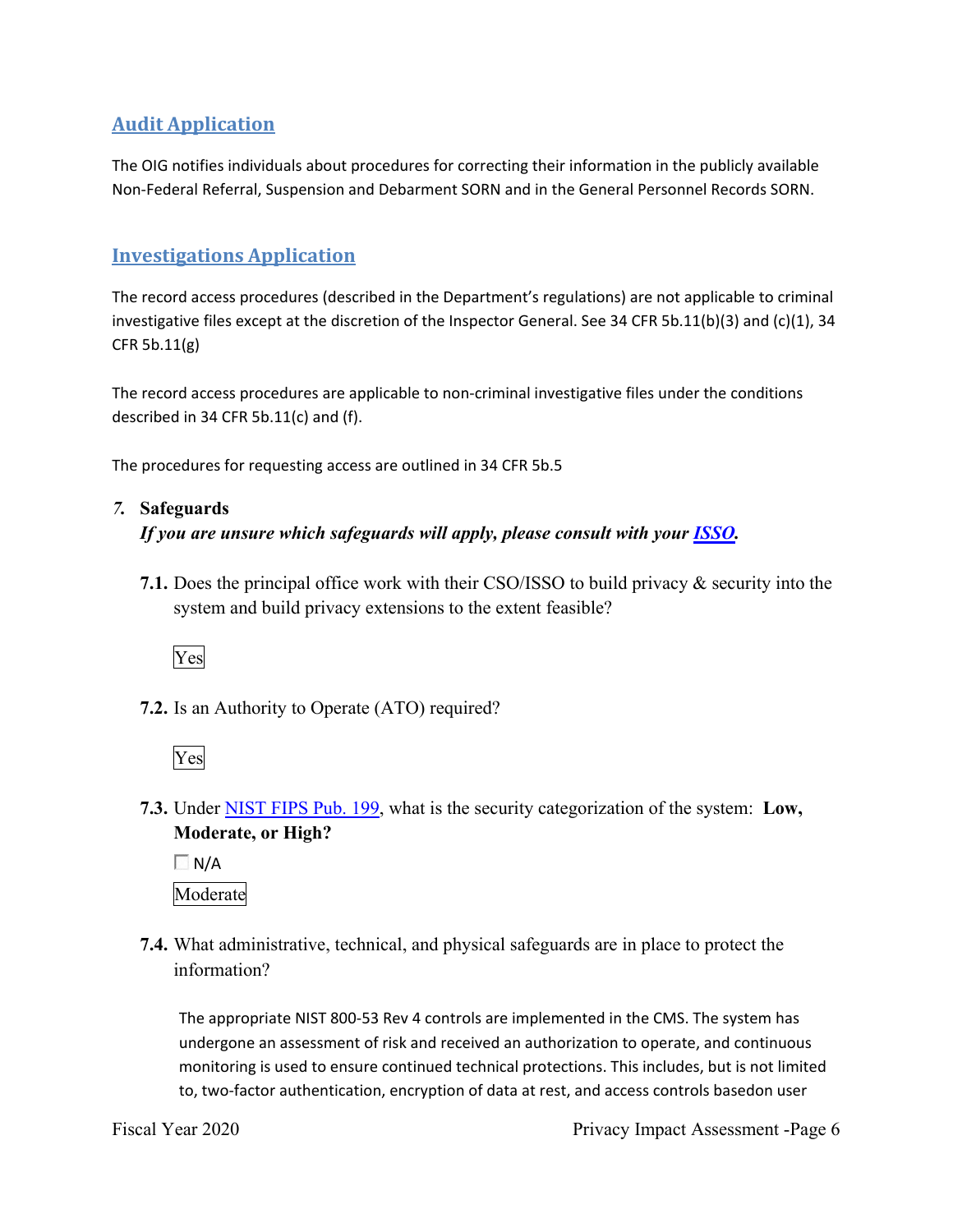infrastructure that hosts the CMS employs firewalls, intrusion detection/prevention systems, anti-virus software, and the system is routinely scanned for vulnerabilities. profile. Access to the system can only be achieved from a computer connected tothe Department network, and the software and operating system has extensive logging. The

 contractors must possess at least a 5c public trust clearance and an HSPD-12 PIV card prior to being granted access to CMS. To obtain access, an account must be createdwithin the CMS and appropriate profile will be created to grant access to data based on aneed-to-know FedRAMP SaaS authorized and undergoes a third party (3PAO) annual assessment. Administrative safeguards are also used. For example, all government employees and basis and the least allowable privilege needed to perform required duties. The system is

 **7.5.** Is the information in the system appropriately secured in accordance with the IT security requirements and procedures as required by Federal law and policy?

Yes

**7.6.** Has a risk assessment been conducted where appropriate security controls to protect against that risk have been identified and implemented?



 ensure the security controls continue to work properly at safeguarding the PII. **7.7.** Please describe any monitoring, testing or evaluation conducted on a regular basis to

 assessment. OIG receives and reviews monthly deliverables, POA&M list, scan reports, and The system is FedRAMP SaaS authorized and undergoes a third party (3PAO) annual asset inventory list, to ensure the system is securely operating as intended.

#### **8. Auditing and Accountability**

 **8.1.** How does the system owner assess and ensure that the PII is used in accordance with stated practices in this PIA?

## **Audit Application**

Audit supervisors review and approve all files containing PII in CMS in accordance with OIG policies and procedures. When an audit project is ready to be closed, the audit supervisor conducts a final review and prepares the finalization checklist. An audit manager approves the finalization checklist.

Fiscal Year 2020